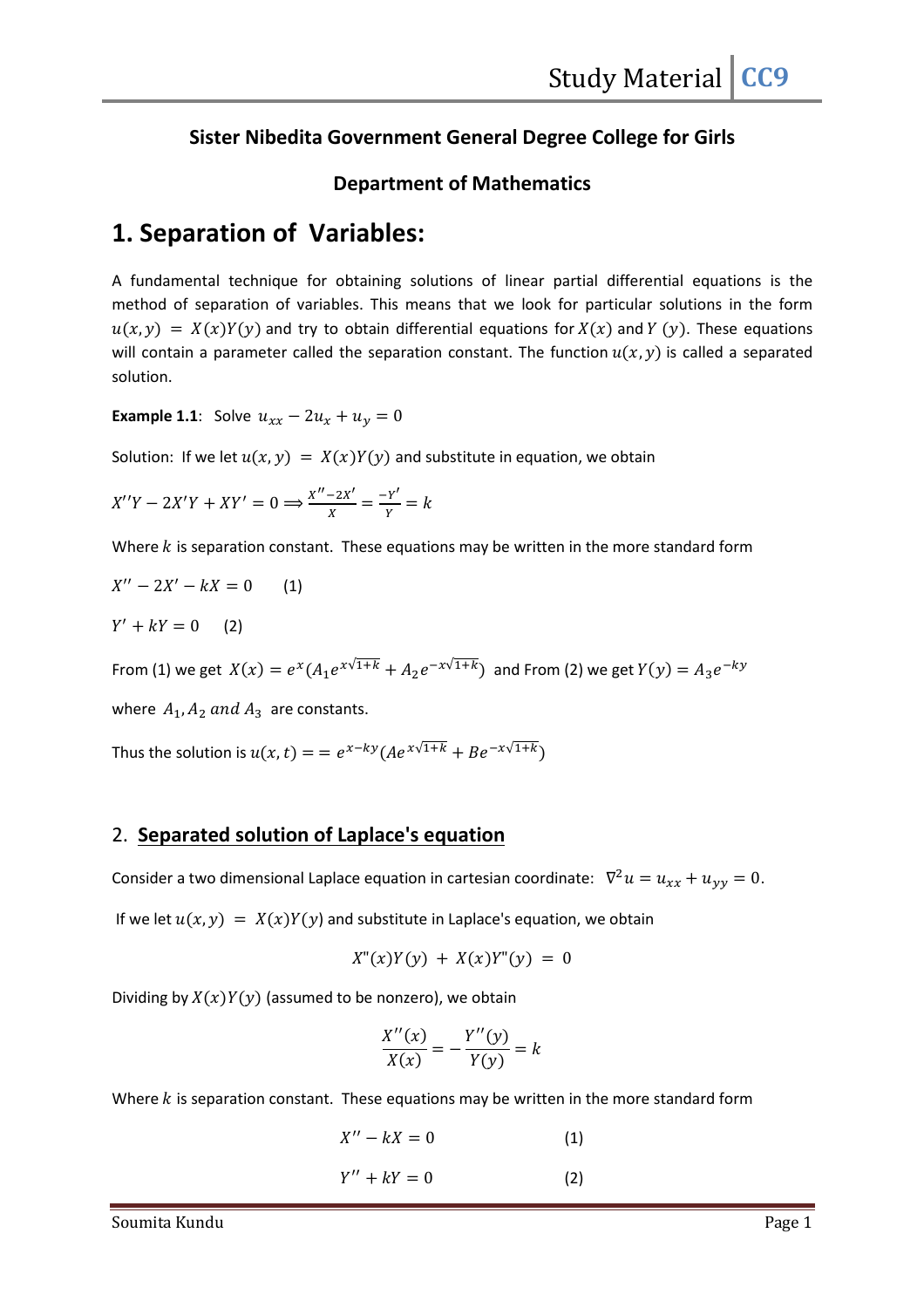Three cases arise,

**Case 1.** If  $k > 0$ , we write  $k = p^2$ , where  $p$  is real . The general solutions to (1) and (2) are

 $X(x) = A_1 e^{px} + A_2 e^{-px}$  and  $Y(y) = A_3 \cos py + A_4 \sin py$  where  $A_1, A_2, A_3, A_4$  are arbitrary constants. Thus the solution is  $u(x, y) = (A_1 e^{px} + A_2 e^{-px}) (A_3 \cos py + A_4 \sin py)$ 

**Case 2.** If  $k = 0$ , we have the equations  $X'' = 0$ ,  $Y'' = 0$ , for which the general solutions to (1) and (2) are linear functions:  $X(x) = A_1 x + A_2$  and  $Y(y) = A_3 y + A_4$  where  $A_1, A_2, A_3, A_4$  are arbitrary constants.

Thus the solution is  $u(x, y) = ( A_1 x + A_2 ) ( A_3 y + A_4 )$ 

**Case 3.** If  $k < 0$ , we write  $k = -p^2$  . The general solutions of (1) and (2) are

 $X(x) = A_1 \cos px + A_2 \sin px$  and  $Y(y) = A_3 e^{py} + A_4 e^{-py}$  where  $A_1, A_2, A_3, A_4$  are arbitrary constants.

Thus the solution is  $u(x, y) = (A_1 \cos px + A_2 \sin px)(A_3 e^{py} + A_4 e^{-py})$ 

**Example 2.1:** Find the separated solutions of Laplace's equation  $u_{xx} + u_{yy} = 0$  in the region

 $0 < x < L$ ,  $y > 0$  that satisfy the boundary conditions  $u(0, y) = 0$ ,  $u(L, y) = 0$ ,  $u(x, 0) = 0$ .

Solution: From the discussion in subsection 2 we have the separated solutions of three types.

In the first case, using the BC we must have

 $0 = u(0, y) = (A_1 + A_2)(A_3 \cos py + A_4 \sin py)$ , so  $A_2 = -A_1$ ,

i.e.  $u(x, y) = 2A_1 \sinh px (A_3 \cos py + A_4 \sin py)$ 

Again,  $0 = u(L, y) = 2A_1 \sinh pL(A_3 \cos py + A_4 \sin py)$  implies that  $A_1 = 0$ ,

So, in this case only trivial solution  $u(x, y) = 0$  is possible that satisfy the boundary conditions.

In the second case, using the BC we must have  $0 = u(0, y) = A_2(A_3y + A_4)$ , so  $A_2 = 0$ ,

i.e.  $u(x, y) = A_1 x (A_3 y + A_4)$ 

Again,  $o = u(L, y) = A_1 L(A_3 y + A_4)$ , so  $A_1 = 0$ . Therefore, in this case only trivial solution  $u(x, y) = 0$  is possible that satisfy the boundary conditions.

In the third case, using the BC we must have

$$
0 = u(0, y) = A_1(A_3 e^{py} + A_4 e^{-py}),
$$
 so that  $A_1 = 0$ ;

i.e.  $u(x, y) = A_2 \sin px (A_3 e^{py} + A_4 e^{-py})$ 

Again,  $0 = u(L, y) = A_2 \sin pL (A_3 e^{pL} + A_4 e^{-pL})$  has a nonzero solution if and only if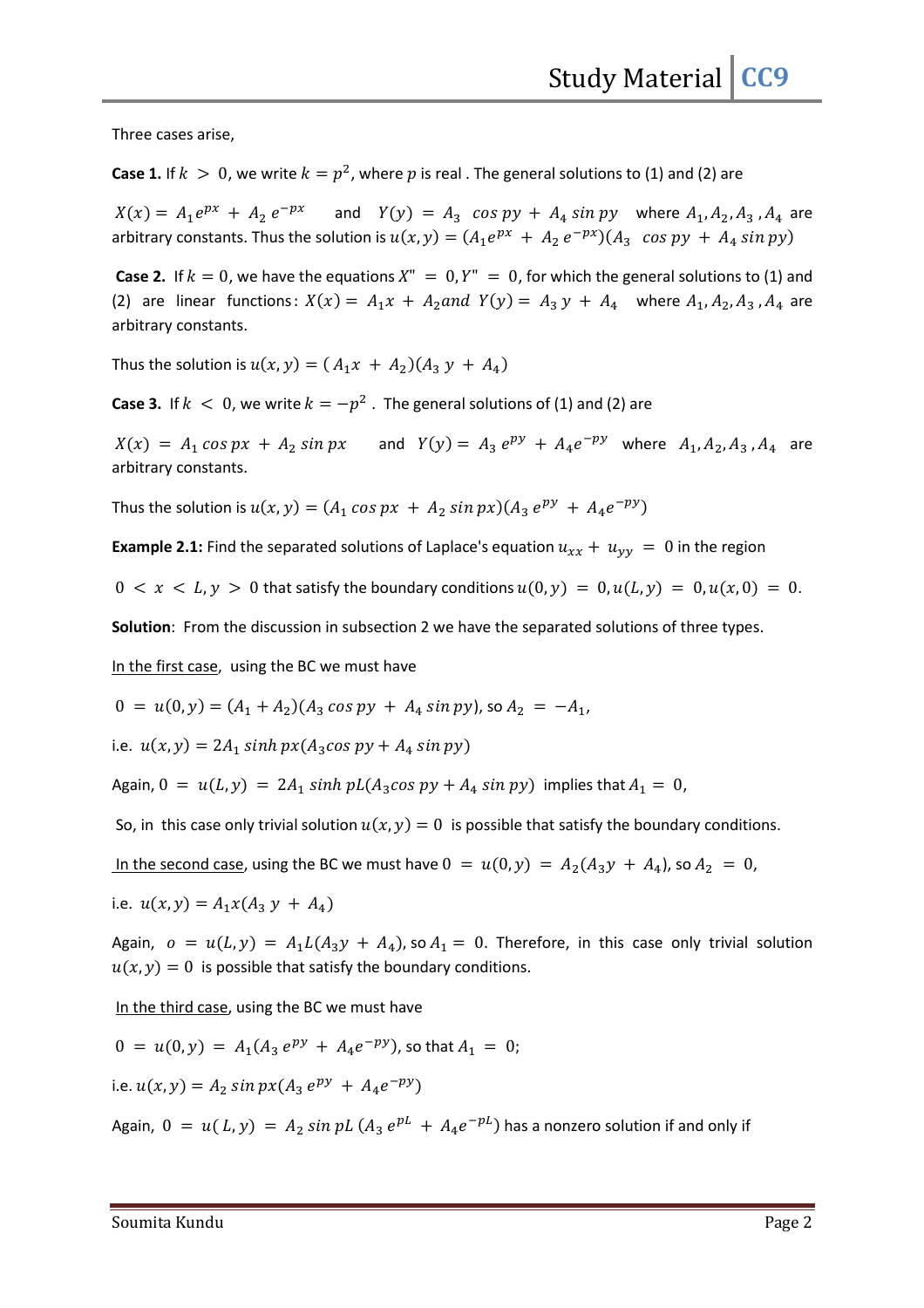$\sin pL = 0$ , which is satisfied if and only if  $pL = n\pi$  i.e.  $p = \frac{n\pi}{L}$  for some n = 1,2,3, .... To satisfy the boundary condition  $u(x, 0) = 0$ , we must have  $A_3 + A_4 = 0$ , *i.e.*  $A_4 = -A_3$ 

Therefore  $u(x, y) = 2A_2 A_3 \sin \frac{n\pi x}{L} \sinh \frac{n\pi y}{L}$ 

Writing =  $2A_2A_3$ , the corresponding eigen functions are

$$
u_n(x, y) = A_n \sin \frac{n\pi x}{L} \sinh \frac{n\pi y}{L} \text{ where } n = 1, 2, 3, \dots
$$

Thus, by the principle of superposition , we write the solution is of the form

$$
u(x, y) = \sum_{n=1}^{\infty} A_n \sin \frac{n\pi x}{L} \sinh \frac{n\pi y}{L}
$$

**Example 2.2**: Solve  $\nabla^2 u = 0$ ,  $0 \le x \le \pi$ ,  $0 \le y \le \pi$ 

Satisfying the initial boundary condition:

 $u(0, y) = 0$ ,  $u(\pi, 0) = 0$ ,  $u(x, \pi) = 0$  and  $u(x, 0) = \sin^2 x$ 

Solution: Similar to the Example 2.1, one of the acceptable general solution is

$$
u(x, y) = (c_3 \cos px + c_4 \sin px)(c_1 e^{py} + c_2 e^{-py})
$$

Using the BC:  $u(0, y) = 0 \Rightarrow c_3 = 0$  and  $u(x, \pi) = 0 \Rightarrow c_2 = c_1 e^{2p\pi}$  and  $u(\pi, 0) = 0 \Rightarrow c_4 \sin p\pi =$  $0 \Rightarrow p = n$  where  $n = 1,2,3...$ 

Therefore, the corresponding eigen functions are

$$
u_n(x,t) = A_n(e^{ny} - e^{2n\pi}e^{-ny})\sin nx \quad \text{where } n = 1,2,3 \dots
$$

Thus, by the principle of superposition , we write the solution is of the form

$$
u(x,y) = \sum_{n=1}^{\infty} A_n(e^{ny} - e^{2n\pi}e^{-ny})\sin nx \qquad (1)
$$

Using the condition  $\sin^2 x = u(x, 0) = \sum_{n=1}^{\infty} A_n (1 - e^{2n\pi}) \sin nx$ 

This is half range fourier series expansion of  $\sin^2 x$  in  $(0, \pi)$  and hence

$$
A_n = \frac{2}{\pi (1 - e^{2n\pi})} \int_0^{\pi} \sin^2 x \sin n\pi \, dx \qquad (2) \qquad \textbf{(Calculate } A_n)
$$

Hence the solution of given problem is given by (1) where  $A_n$  is given by (2)

#### 3. Separated solution of Heat equation

Consider the equation  $u_t = \alpha u_{xx}$ 

If we let  $u(x, t) = X(x)T(t)$  and substitute in Heat equation, we obtain

$$
\frac{X''}{X} = \frac{1}{\alpha} \frac{T'}{T} = k, (a \text{ separation constant})
$$

Soumita Kundu Page 3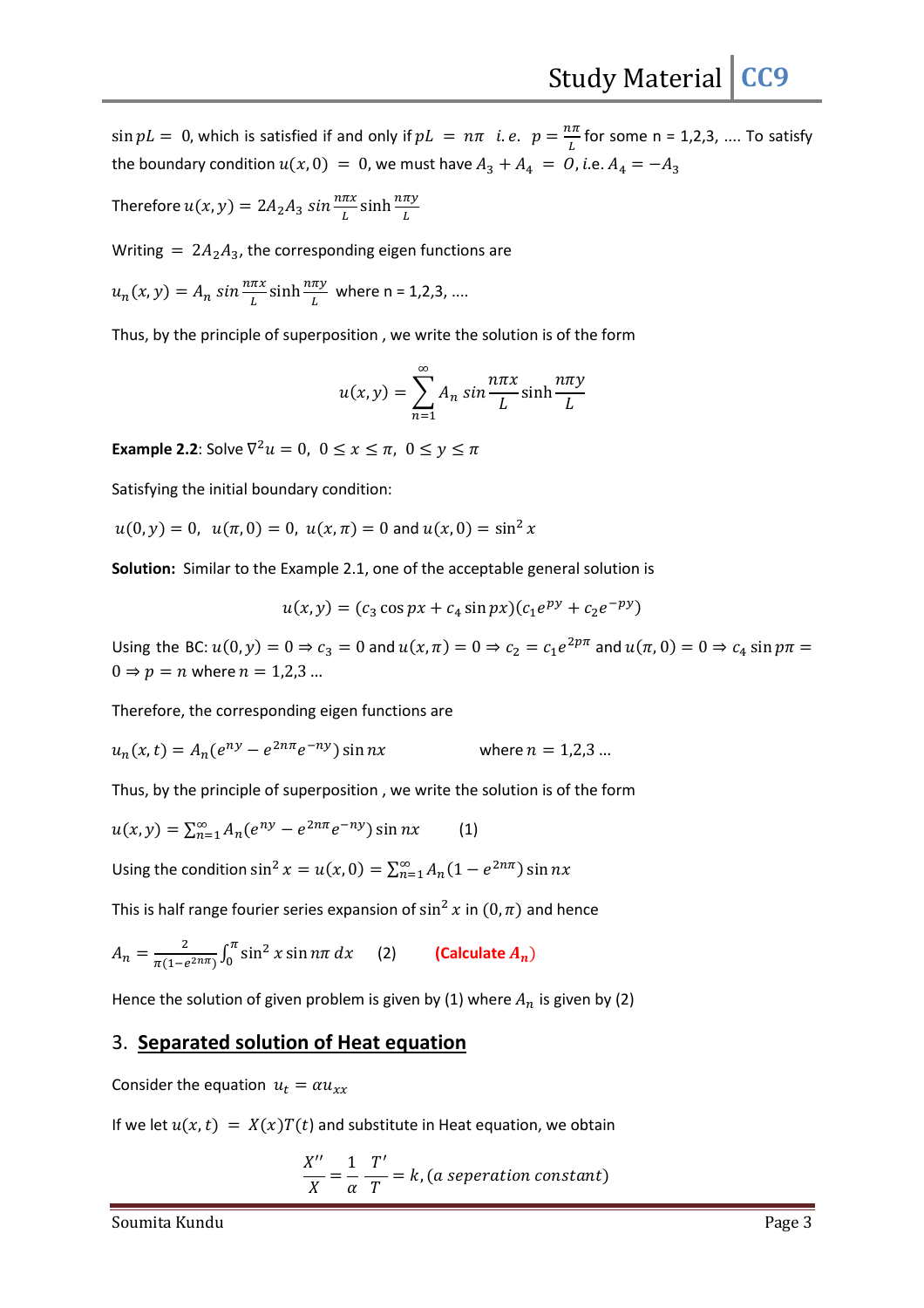Then we have

$$
X''(x) - k X(x) = 0 \tag{1}
$$

$$
T'(t) - \alpha k T(t) = 0 \tag{2}
$$

Three cases arise,

**Case 1.** If  $k > 0$ , we write  $k = p^2$ , where  $p$  is real . The general solutions to (1) and (2) are

 $X(x) = A_1 e^{px} + A_2 e^{-px}$  and  $T(t) = A_3 e^{ap^2t}$  where  $A_1, A_2, A_3$  are arbitrary constants. Thus the solution is  $u(x, t) = e^{\alpha p^2 t} (A_1' e^{px} + A_2' e^{-px})$ 

**Case 2.** If  $k = 0$ , we have the equations  $X''(x) = 0$ ,  $T'(t) = 0$ , for which the general solutions (1) and (2) are linear functions:  $X(x) = A_1x + A_2$  and  $T(t) = A_3$  where  $A_1, A_2, A_3$  are arbitrary constants.

Thus the solution is  $u(x, t) = ( A_1' x + A_2' )$ 

**Case 3.** If  $k < 0$ , we write  $k = -p^2$  . The general solutions of (1) and (2) are

$$
X(x) = A_1 \cos px + A_2 \sin px
$$
 and  $T(t) = A_3 e^{-\alpha p^2 t}$  where  $A_1, A_2, A_3$  are arbitrary constants.

Thus the solution is  $u(x, t) = e^{-\alpha p^2 t} (A'_1 \cos px + A'_2 \sin px)$ 

Where  $A'_1 = A_1 A_3$  and  $A'_2 = A_2 A_3$ 

**Example 3.1**: Find the separated solutions  $u(x, t)$  of the heat equation  $u_{xx} - u_t = 0$  in the region  $0 \lt x \lt L$ ,  $t > 0$  that satisfy the boundary conditions  $u(0, t) = 0$ ,  $u(L, t) = 0$ .

Solution. From the discussion in subsection 3 we have the separated solutions of three types.

In case 1 Using the boundary condition we get  $0 = u(0, t) = (A'_1 + A'_2)e^{p^2t}$  i.e.  $A'_2 = -A'_1$  and  $0 = u(L, t) = 2A'_1 e^{p^2 t} \sinh pL$ . Therefore  $A'_1 = A'_2 = 0$ 

So, in this case only trivial solution  $u(x, t) = 0$  is possible that satisfy the boundary conditions.

In case 2 Using the boundary condition we get  $0 = u(0, t) = A'_1, 0 + A'_2$  i.e.  $A'_2 = 0$  and  $0 =$  $u(L, t) = A'_1 L$ . Therefore  $A'_1 = A'_2 = 0$ 

So, in this case only trivial solution  $u(x, t) = 0$  is possible that satisfy the boundary conditions.

In case 3 Using the boundary condition we get  $0 = u(0, t) = A'_1 e^{-p^2 t}$  i.e.  $A'_1 = 0$  and

 $0 = u(L, t) = A'_2 e^{-p^2 t} \sin pL$ . In order to obtain nonzero solution,  $\sin pL = 0$ , which is satisfied if and only if  $pL = n\pi$  i.e.  $p = \frac{n\pi}{L}$  for some n = 1,2,3, ....

Therefore, the corresponding eigen functions are

$$
u_n(x,t) = A_n \exp\left(-\left(\frac{n\pi}{L}\right)^2 t\right) \sin\frac{n\pi}{L} x \quad \text{where } n = 1,2,3 \dots
$$

Soumita Kundu Page 4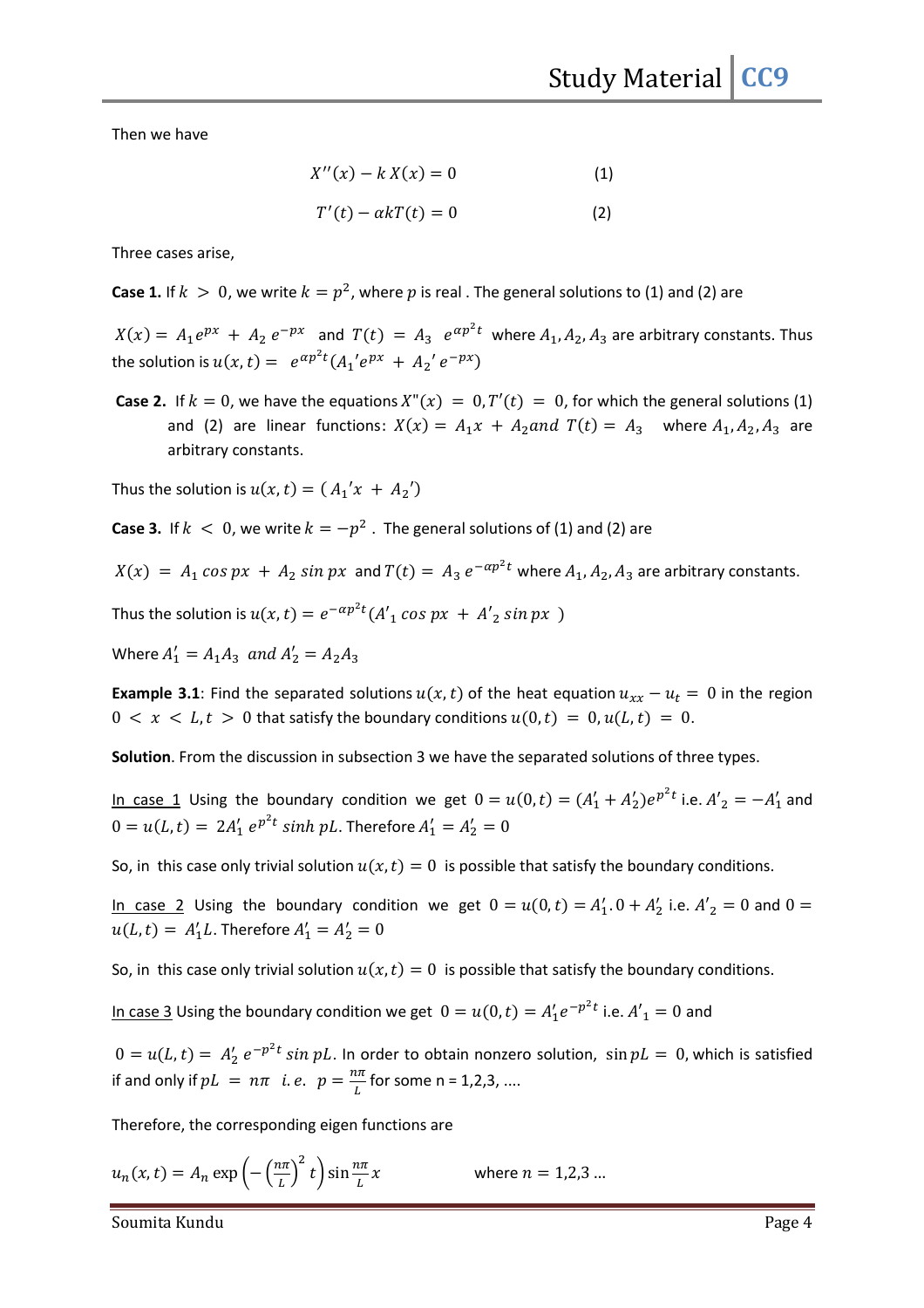Thus, by the principle of superposition , we write the solution is of the form

Therefore 
$$
u(x, t) = \sum_{n=1}^{\infty} A_n \exp\left(-\left(\frac{n\pi}{L}\right)^2 t\right) \sin\frac{n\pi}{L} x
$$
, where n = 1,2,3, ....

**Example 3.2:** Solve the one dimensional diffusion equation in the region  $0 \le x \le \pi$ ,  $t \ge 0$  subject to the conditions

(i)  $u(x, t)$  remains finite as  $t \to \infty$ 

(ii)  $u = 0$ , if  $x = 0$  and  $\pi$  for all  $t$ 

(iii) At 
$$
t = 0
$$
,  $u(x, t) = \begin{cases} x & 0 \le x \le \frac{\pi}{2} \\ \pi - x & \frac{\pi}{2} \le x \le \pi \end{cases}$ 

Solution: From the discussion in subsection 3 we have the separated solutions of three types.

In case 1, the first condition demands that  $u(x, t)$  should remain finite as  $t \to \infty$  is not satisfied. Therefore we reject this solution.

In case 2, Using the boundary condition we get  $0 = u(0, t) = A'_1 \cdot 0 + A'_2$  i.e.  $A'_2 = 0$  and  $0 = u(\pi, t) = A'_1 \pi$ . Therefore  $A'_1 = A'_2 = 0$ .

So, in this case only trivial solution  $u(x, t) = 0$  is possible that satisfy the boundary conditions. Since, we are looking for a non-trivial solution, we reject this case.

In case 3, the solution is  $u(x, t) = e^{-\alpha p^2 t} (A'_1 \cos px + A'_2 \sin px)$ 

Using the BC (ii), we have at  $0 = u(0, t) = A'_1 e^{-\alpha p^2 t}$  implies  $A'_1 = 0$  and

 $0 = u(\pi, 0) = \sin p\pi \Rightarrow p = n$ , where  $n = 1, 2, ...$ 

Hence the solution is found to be of the form

 $u_n(x,t) = A_n e^{-\alpha n^2 t} \sin nx$  where  $n = 1,2,...$ 

Using the principle of superposition, the solution is

 $u(x, t) = \sum_{n=1}^{\infty} A_n e^{-\alpha n^2 t} \sin nx$ 

Using the third condition we get  $u(x, 0) = \sum_{n=1}^{\infty} A_n \sin nx$ 

Which is a half range Fourier sine series and therefore

$$
A_n = \frac{2}{\pi} \int_0^{\pi} u(x, 0) \sin nx \, dx = \frac{2}{\pi} \left[ \int_0^{\frac{\pi}{2}} x \sin nx \, dx + \int_{\frac{\pi}{2}}^{\frac{\pi}{2}} (\pi - x) \sin nx \, dx \right]
$$
  

$$
\Rightarrow A_n = \frac{4}{n^2 \pi} \sin(\frac{n\pi}{2})
$$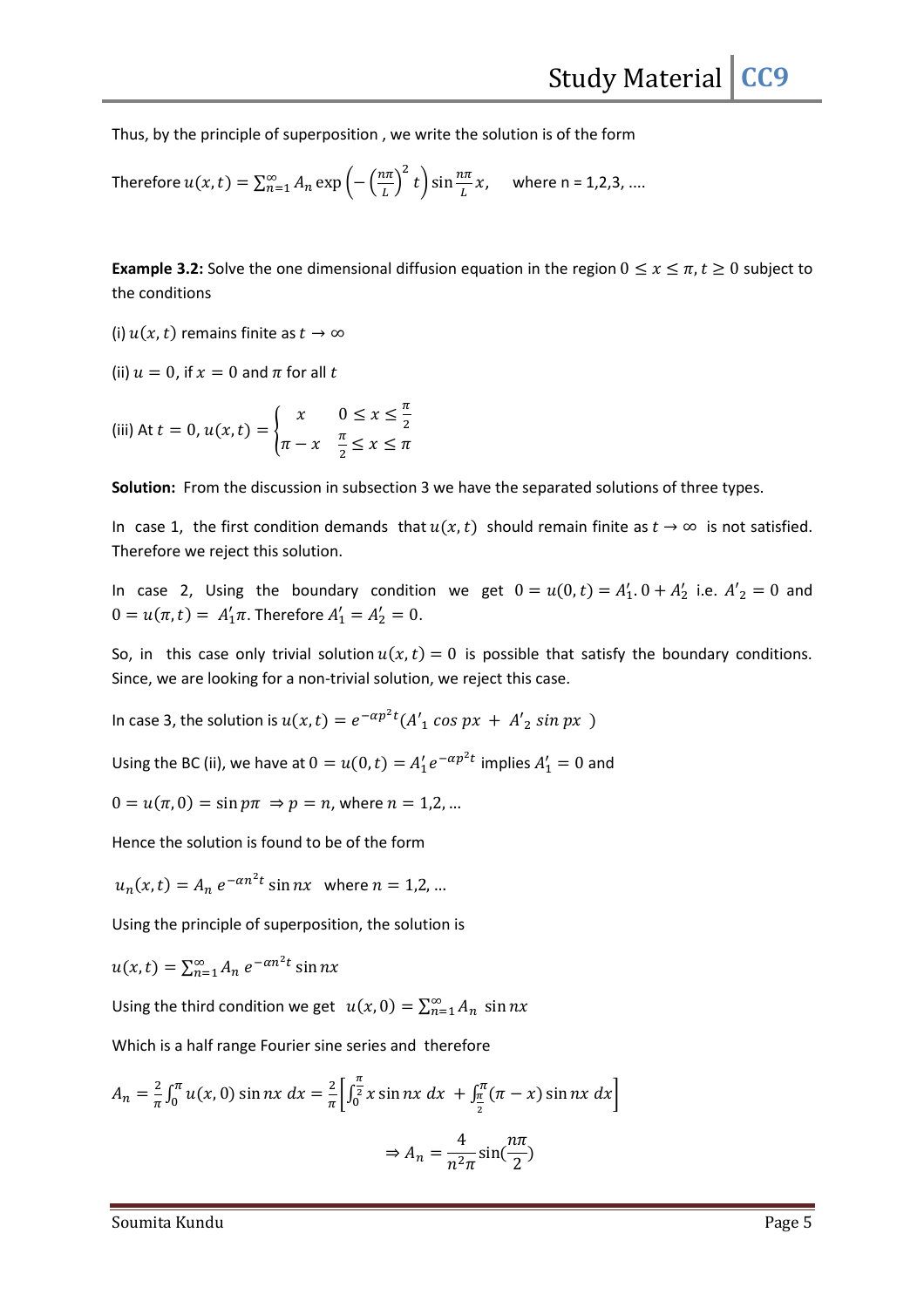Thus, the required solution is  $u(x, t) = \frac{4}{\pi}$  $\frac{4}{\pi} \sum_{n=1}^{\infty} \frac{e^{-\alpha n^2 t} \sin(\frac{n\pi}{2})}{n^2}$  $n<sup>2</sup>$  $\sum_{n=1}^{\infty} \frac{3x}{n^2} \sin nx$ 

#### 4. Separated solution of Wave Equation

Consider the wave equation:  $u_{tt} = c^2 u_{xx}$ 

If we let  $u(x, t) = X(x)T(t)$  and substitute in Heat equation, we obtain

$$
\frac{X''}{X} = \frac{1}{c^2} \frac{T''}{T} = k, (a \text{ separation constant})
$$

Then we have

$$
X''(x) - k X(x) = 0 \tag{1}
$$

$$
T''(t) - c^2 kT(t) = 0
$$
 (2)

Three cases arise,

**Case 1.** If  $k > 0$ , we write  $k = p^2$ , where  $p$  is real . The general solutions to (1) and (2) are

 $X(x) = A_1 e^{px} + A_2 e^{-px}$  and  $T(t) = A_3 e^{cpt} + A_4 e^{-cpt}$  where  $A_1, A_2, A_3, A_4$  are arbitrary constants. Thus the solution is  $u(x, t) = (A_1 e^{px} + A_2 e^{-px}) (A_3 e^{cpt} + A_4 e^{-cpt})$ 

**Case 2.** If  $k = 0$ , we have the equations  $X''(x) = 0$ ,  $T''(t) = 0$ , for which the general solutions (1) and (2) are linear functions :  $X(x) = A_1x + A_2$  and  $T(t) = A_3t + A_4$  where  $A_1, A_2, A_3, A_4$  are arbitrary constants. Thus the solution is

 $u(x, t) = (A_1x + A_2)(A_3t + A_4)$ 

**Case 3.** If  $k < 0$ , we write  $k = -p^2$  . The general solutions of (1) and (2) are

 $X(x) = A_1 \cos px + A_2 \sin px$  and  $T(t) = A_3 \cos cpt + A_4 \sin cpt$  where  $A_1, A_2, A_3, A_4$  are arbitrary constants.

Thus the solution is  $u(x, t) = (A_3 \cos cpt + A_4 \sin cpt)(A_1 \cos px + A_2 \sin px)$ 

**Example 4.1:** Obtain the solution of the wave equation  $u_{tt} = c^2 u_{xx}$  under the following conditions:

$$
(i) u(0,t) = u(2,t) = 0
$$

(ii)  $u(x, 0) = \sin^3 \frac{\pi x}{2}$ 

(iii)  $u_t(x, 0) = 0$ 

Solution: From the discussion in subsection 4 we have the separated solutions of three types.